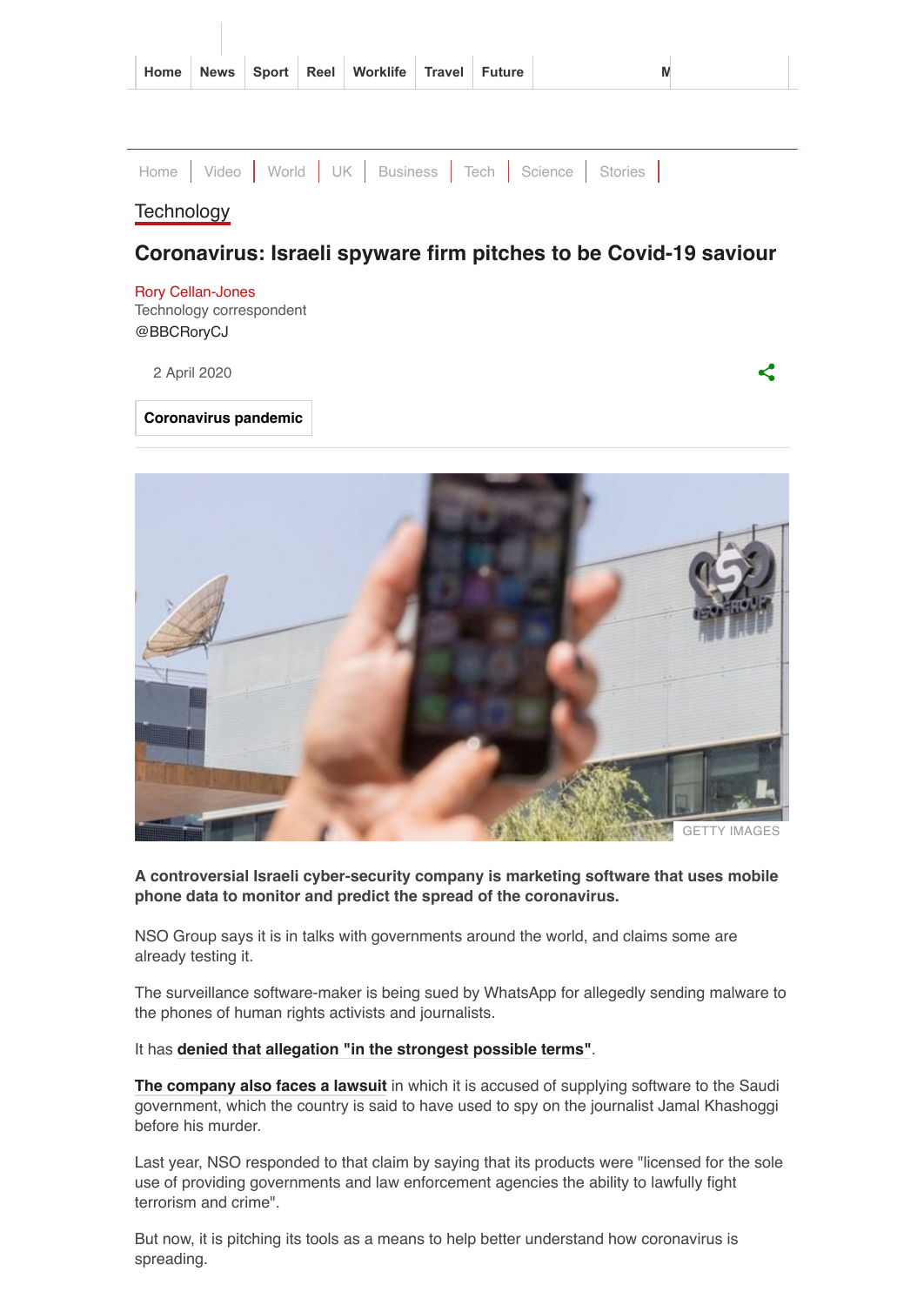"The software is here to solve a global pandemic," a spokesman told the BBC.

"This is about giving governments the ability to understand the situation they're facing and make informed decisions. It's a really powerful piece of software."

NSO says its employees will not have access to any data, but its software will work best if a government asks local mobile phone operators to provide the records of every subscriber in the country.

Each person known to be infected with Covid-19 could then be tracked, with the people they had met and the places they had visited, even before showing symptoms, plotted on a map.

TWITTER

But John Scott Railton, of the Toronto-based privacy watchdog Citizen Lab, said governments would be foolish to use the system.

"The last thing that we need is a secretive company claiming to solve a pandemic while refusing to say who its clients are," he said.

## Cluster forecasts

NSO gave the BBC a demonstration of how its system works, via a video conference link.

A heat map of Israel showed hotspots where there were a high number of cases of the virus.

Zooming in, individual phones of people with the infection were mapped, and represented by an anonymised ID number. Details were also shown of other phones they had encountered and the relevant times and locations.

The engineer demonstrating the system said that it could be used to:

- **PEDEPTER 19 IN 2015 The FIRTH CONCERT** predict where the next cluster of cases was likely to be
- when to move ventilators to hospitals most in need
- when to allow certain regions of a country to come out of quarantine

NSO said a number of governments around the world were piloting the system, but would not reveal their identity or whether any of them had started using it in the field.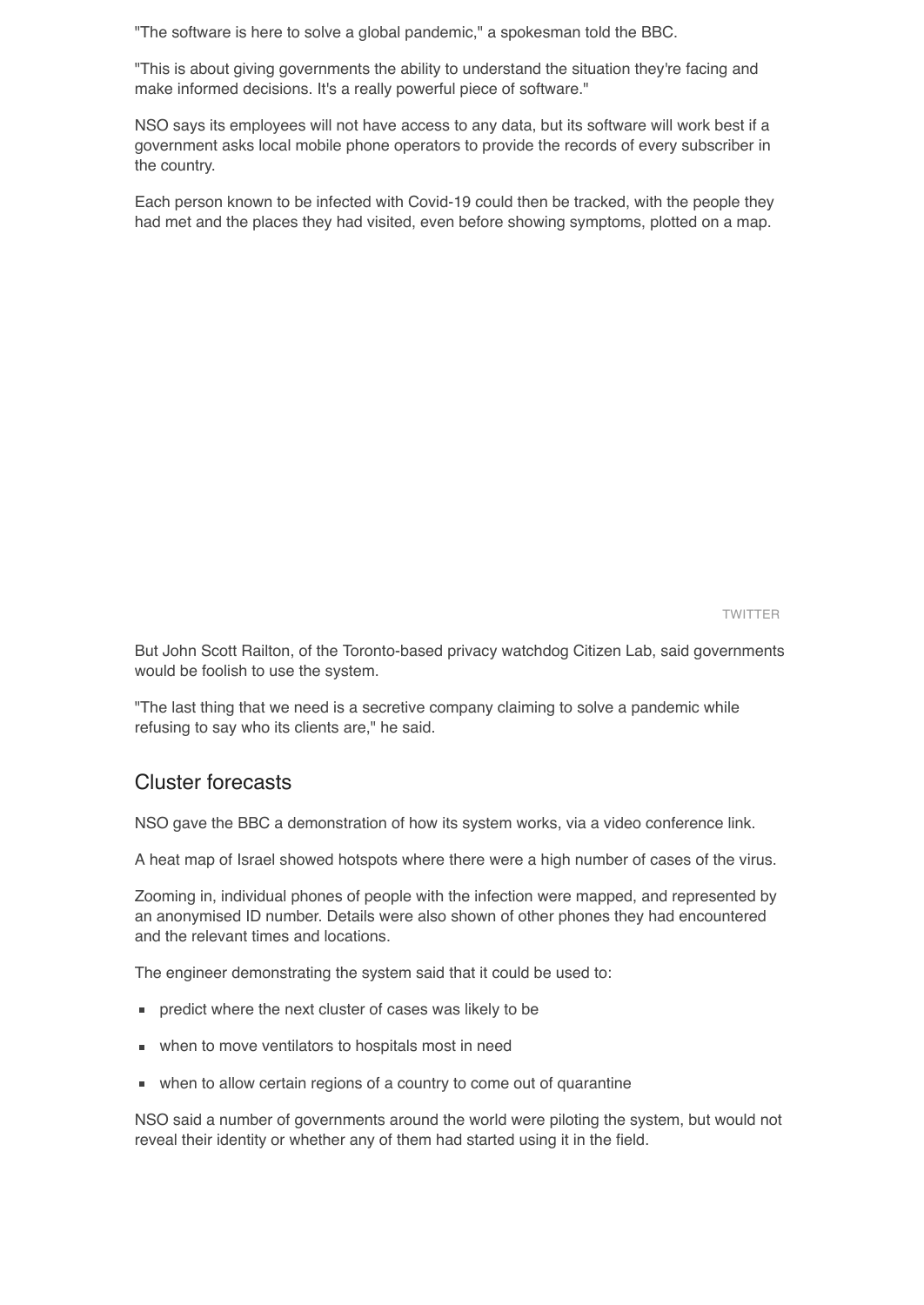- A SIMPLE GUIDE: **[How do I protect myself?](https://www.bbc.co.uk/news/health-51048366)**
- AVOIDING CONTACT: **[The rules on self-isolation and exercise](https://www.bbc.co.uk/news/uk-51506729)**
- LOOK-UP TOOL: **[Check cases in your area](https://www.bbc.co.uk/news/uk-51768274)**
- MAPS AND CHARTS: **[Visual guide to the outbreak](https://www.bbc.co.uk/news/world-51235105)**
- VIDEO: **[The 20-second hand wash](https://www.bbc.co.uk/news/av/health-51637561/coronavirus-watch-how-germs-spread)**

A spokesman added that the firm had made it a requirement that the authorities involved were operating in compliance with Europe's GDPR privacy law or their own data protection rules.

Software requiring mobile networks to hand over customer data represents a very different approach from the contact-tracing apps being considered in the UK and many other European countries.

Such apps, would use a phone's Bluetooth connection to alert users if they had been in contact with someone infected with the virus, and would almost certainly be voluntary to download.

Citizen Lab previously investigated NSO's Pegasus software. It found evidence that it had been secretly installed on the phones of journalists and dissidents in countries from Mexico to the Middle East.